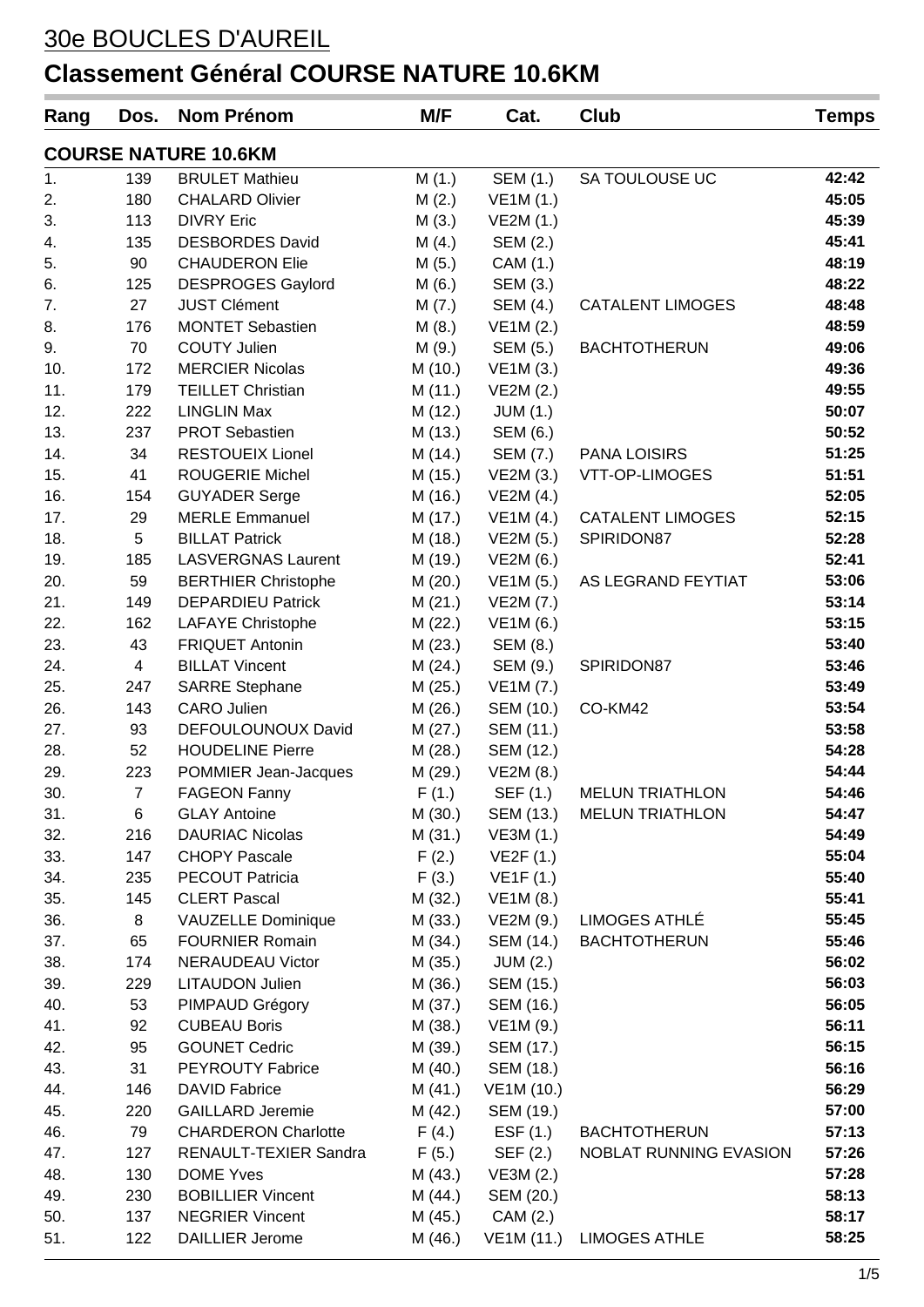| Rang | Dos. | <b>Nom Prénom</b>            | M/F     | Cat.       | Club                          | Temps   |
|------|------|------------------------------|---------|------------|-------------------------------|---------|
| 52.  | 250  | <b>FERRAND Paul</b>          | M (47.) | VE1M (12.) |                               | 58:29   |
| 53.  | 224  | <b>BOURSAUD Stephane</b>     | M (48.) | VE1M (13.) |                               | 58:30   |
| 54.  | 23   | <b>COURIVAUD Claude</b>      | M (49.) | VE1M (14.) | <b>CATALENT LIMOGES</b>       | 58:39   |
| 55.  | 58   | <b>BOULESTEIX Benoit</b>     | M(50.)  | SEM (21.)  |                               | 58:42   |
| 56.  | 153  | <b>BOISSIÈRE Francois</b>    | M(51.)  | VE1M (15.) |                               | 58:49   |
| 57.  | 89   | <b>CARREAU Christophe</b>    | M (52.) | VE1M (16.) |                               | 58:51   |
| 58.  | 64   | <b>RIDOIN Antoine</b>        | M(53.)  | VE1M (17.) |                               | 58:55   |
| 59.  | 109  | <b>PENOT Cedric</b>          | M (54.) | VE1M (18.) |                               | 59:04   |
| 60.  | 181  | <b>RIVET Guy</b>             | M (55.) | VE3M (3.)  |                               | 59:08   |
| 61.  | 51   | MAZIERE Christophe           | M (56.) | VE1M (19.) |                               | 59:14   |
| 62.  | 221  | <b>ARNAUD Christelle</b>     | F(6.)   | SEF (3.)   |                               | 59:16   |
| 63.  | 131  | RABIER Christophe            | M (57.) | VE1M (20.) |                               | 59:42   |
| 64.  | 107  | LARROQUE Joël                | M (58.) | VE2M (10.) | SPIRIDON87                    | 59:45   |
| 65.  | 74   | <b>BARBAREAU Benoit</b>      | M (59.) | VE2M (11.) | <b>BACHTOTHERUN</b>           | 59:46   |
| 66.  | 12   | <b>ROUGERIE Vincent</b>      | M(60.)  | VE2M (12.) | LIMOGES ATHLÉ                 | 59:47   |
| 67.  | 242  | PASCAUD David                | M(61.)  | SEM (22.)  |                               | 59:52   |
| 68.  | 37   | <b>PHIALIP Antoine</b>       | M (62.) | CAM (3.)   |                               | 59:54   |
| 69.  | 67   | <b>SINAMAN Anthony</b>       | M(63.)  | SEM (23.)  | <b>BACHTOTHERUN</b>           | 59:58   |
| 70.  | 44   | <b>FÉLIX Roland</b>          | M (64.) | VE1M (21.) |                               | 1:00:00 |
| 71.  | 66   | <b>TALLET Patrick</b>        | M (65.) | VE2M (13.) | <b>BACHTOTHERUN</b>           | 1:00:23 |
| 72.  | 166  | <b>BEAUFORT Francis</b>      | M (66.) | VE3M (4.)  |                               | 1:00:25 |
| 73.  | 182  | <b>FAURE Julien</b>          | M (67.) | SEM (24.)  |                               | 1:00:42 |
| 74.  | 30   | PEYROUTY Jean-Luc            | M (68.) | VE2M (14.) |                               | 1:00:44 |
| 75.  | 99   | <b>MORIN Julien</b>          | M (69.) | SEM (25.)  | <b>PANA LOISIRS</b>           | 1:00:51 |
| 76.  | 236  | <b>AUTIER Armand</b>         | M (70.) | VE1M (22.) |                               | 1:00:52 |
| 77.  | 183  | <b>HARRY Pierre Emmanuel</b> | M (71.) | SEM (26.)  |                               | 1:01:41 |
| 78.  | 132  | <b>MARGOT Nicolas</b>        | M (72.) | CAM (4.)   |                               | 1:01:46 |
| 79.  | 151  | <b>LECOURT Sandrine</b>      | F(7.)   | VE1F (2.)  |                               | 1:01:48 |
| 80.  | 192  | PORTAIL Nicolas              | M (73.) | VE1M (23.) |                               | 1:01:49 |
| 81.  | 22   | <b>CHARRET Nicolas</b>       | M (74.) | SEM (27.)  |                               | 1:02:02 |
| 82.  | 178  | <b>GUY Lionel</b>            | M (75.) | VE1M (24.) |                               | 1:02:06 |
| 83.  | 187  | <b>VOISIN Julie</b>          | F(8.)   | SEF (4.)   |                               | 1:02:10 |
| 84.  | 226  | PETIT Stephan                | M (76.) | SEM (28.)  |                               | 1:02:17 |
| 85.  | 161  | <b>DUCHER Marion</b>         | F(9.)   | VE1F(3.)   |                               | 1:02:24 |
| 86.  | 160  | <b>LATOUR Régis</b>          | M (77.) | VE1M (25.) |                               | 1:02:25 |
| 87.  | 49   | <b>LAURENT Philippe</b>      | M (78.) | VE1M (26.) |                               | 1:02:35 |
| 88.  | 73   | <b>CHADALI Zakaria</b>       | M (79.) | VE1M (27.) | <b>BACHTOTHERUN</b>           | 1:02:36 |
| 89.  | 140  | <b>SAVEL Cyril</b>           | M(80.)  | VE1M (28.) | <b>LIMOGES ATHLE</b>          | 1:02:37 |
| 90.  | 35   | <b>TRONCHE Thierry</b>       | M (81.) | VE2M (15.) | <b>LIMOGES ATHLE</b>          | 1:02:38 |
| 91.  | 249  | SOZEAU Roger                 | M (82.) | VE3M (5.)  |                               | 1:03:00 |
| 92.  | 68   | ROUCHAUD Johann              | M (83.) | SEM (29.)  | <b>BACHTOTHERUN</b>           | 1:03:03 |
| 93.  | 225  | <b>COUVIDOU Laetitia</b>     | F(10.)  | VE1F(4.)   |                               | 1:03:04 |
| 94.  | 152  | <b>VINCENT Romain</b>        | M (84.) | SEM (30.)  |                               | 1:03:06 |
| 95.  | 246  | <b>HENNEQUIN Aude</b>        | F(11.)  | VE1F (5.)  |                               | 1:03:09 |
| 96.  | 21   | <b>CHARBONNIER Daphnée</b>   | F(12.)  | SEF (5.)   | <b>NOBLAT RUNNING EVASION</b> | 1:03:16 |
| 97.  | 36   | <b>VEDRENNE Christophe</b>   | M (85.) | VE1M (29.) | <b>NOBLAT RUNNING EVASION</b> | 1:03:16 |
| 98.  | 124  | <b>EVEN Alain</b>            | M (86.) | VE3M (6.)  | SPIRIDON87                    | 1:03:27 |
| 99.  | 231  | <b>MALAVAUD Michel</b>       | M (87.) | VE3M (7.)  |                               | 1:03:46 |
| 100. | 407  | <b>JEANNESSON Michel</b>     | M(88.)  | VE3M (8.)  | AS LEGRAND FEYTIAT            | 1:04:07 |
| 101. | 40   | NICOLAS-JOURDAN Philippe     | M (89.) | VE3M (9.)  | SPIRIDON87                    | 1:04:10 |
| 102. | 57   | <b>VERGNE Joëlle</b>         | F(13.)  | VE2F(2.)   | RUNNING EVASION NOBLAT        | 1:04:13 |
| 103. | 71   | <b>LEBOEUF Clement</b>       | M (90.) | SEM (31.)  | <b>BACHTOTHERUN</b>           | 1:04:24 |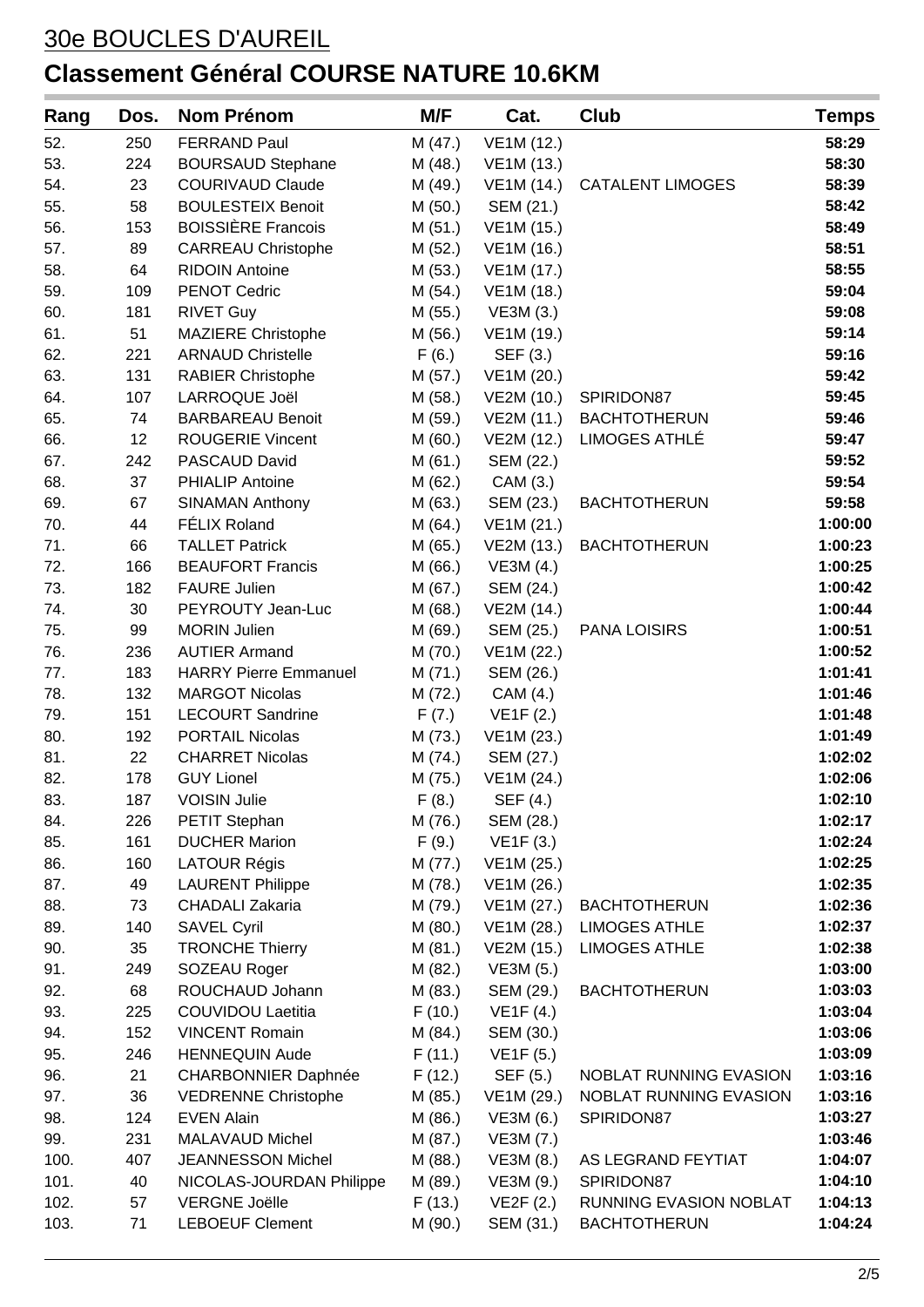| Rang | Dos. | <b>Nom Prénom</b>            | M/F      | Cat.                | Club                     | Temps   |
|------|------|------------------------------|----------|---------------------|--------------------------|---------|
| 104. | 110  | <b>COLOMINE Martine</b>      | F(14.)   | VE1F (6.)           | <b>VERNEUIL MACADAM</b>  | 1:04:37 |
| 105. | 72   | <b>CHOUAF Sidi-Mohamed</b>   | M (91.)  | VE1M (30.)          | <b>BACHTOTHERUN</b>      | 1:04:38 |
| 106. | 136  | <b>DURANTON Richard</b>      | M (92.)  | VE1M (31.)          |                          | 1:04:47 |
| 107. | 171  | <b>JUST Eric</b>             | M (93.)  | VE2M (16.)          |                          | 1:04:51 |
| 108. | 62   | <b>GARESTIER Nicolas</b>     | M (94.)  | SEM (32.)           |                          | 1:04:52 |
| 109. | 150  | <b>VIROULLAUD Sylvie</b>     | F(15.)   | VE1F (7.)           |                          | 1:04:54 |
| 110. | 96   | <b>JAMES Mickaël</b>         | M (95.)  | SEM (33.)           |                          | 1:04:55 |
| 111. | 114  | <b>BORDAS Patrick</b>        | M (96.)  | VE3M (10.)          | <b>ROC</b>               | 1:04:56 |
| 112. | 33   | <b>QUIGNON Murielle</b>      | F(16.)   | VE1F(8.)            | <b>LIMOGES ATHLE</b>     | 1:04:58 |
| 113. | 111  | <b>LATOUR Nicolas</b>        | M (97.)  | VE1M (32.)          | SPIRIDON87               | 1:05:00 |
| 114. | 133  | <b>MARGOT Remi</b>           | M (98.)  | VE1M (33.)          |                          | 1:05:38 |
| 115. | 47   | ROUVEIX Roland               | M (99.)  | VE3M (11.)          | CO-KM42                  | 1:05:42 |
| 116. | 108  | <b>TRAUMAT Thierry</b>       | M (100.) | VE2M (17.)          | VERNEUIL OXYGÉNE         | 1:05:50 |
| 117. | 26   | <b>LAURENT Pierre</b>        | M (101.) | VE2M (18.)          |                          | 1:05:57 |
| 118. | 169  | LEFEBVRE Dominique           | M (102.) | VE2M (19.)          |                          | 1:06:05 |
| 119. | 159  | <b>ROMANET Stephane</b>      | M (103.) | VE4M (1.)           |                          | 1:06:19 |
| 120. | 189  | <b>CLOTTES Arnaud</b>        | M (104.) | VE1M (34.)          |                          | 1:06:26 |
| 121. | 75   | <b>BARBAREAU Isabelle</b>    | F(17.)   | VE2F(3.)            | <b>BACHTOTHERUN</b>      | 1:06:41 |
| 122. | 164  | <b>BOROCZFI Sylvie</b>       | F(18.)   | VE1F (9.)           | POM'SY                   | 1:06:47 |
| 123. | 228  | DARLAVOIX Agnes              | F(19.)   | VE1F (10.)          |                          | 1:07:09 |
| 124. | 19   | <b>ALADAVID Wilfried</b>     | M (105.) | SEM (34.)           |                          | 1:07:17 |
| 125. | 11   | <b>THOMAS Jennifer</b>       | F(20.)   | SEF (6.)            |                          | 1:07:21 |
| 126. | 28   | <b>LAVILLONNIERE David</b>   | M (106.) | VE1M (35.)          |                          | 1:07:37 |
| 127. | 100  | <b>NGUYEN Denis</b>          | M (107.) | VE1M (36.)          |                          | 1:07:39 |
| 128. | 126  | <b>MULLER Daniel</b>         | M (108.) | VE3M (12.)          | SPIRIDON87               | 1:07:40 |
| 129. | 16   | <b>BOY Michel</b>            | M (109.) | VE3M (13.)          | US SIRAN(15)             | 1:07:40 |
| 130. | 168  | <b>SCHEID Jean-Francois</b>  | M (110.) | VE2M (20.)          |                          | 1:07:51 |
| 131. | 78   | <b>BOYER Frederique</b>      | F(21.)   | SEF (7.)            | <b>BACHTOTHERUN</b>      | 1:07:53 |
| 132. | 24   | <b>DAUDET</b> Isabelle       | M (111.) | VE1M (37.)          | LIMOGES ATHLÉ            | 1:08:15 |
| 133. | 77   | <b>AUCHERE Veronique</b>     | F(22.)   | VE2F(4.)            | <b>BACHTOTHERUN</b>      | 1:08:19 |
| 134. | 158  | SIRIEIX David                | M (112.) | VE1M (38.)          |                          | 1:08:28 |
| 135. | 232  | MAUMY Jean-Christophe        |          | M (113.) VE1M (39.) |                          | 1:08:29 |
| 136. | 163  | <b>NORRIN Aurélie</b>        | F(23.)   | SEF (8.)            |                          | 1:08:50 |
| 137. | 38   | DEFOULOUNOUX Florent         | M (114.) | SEM (35.)           |                          | 1:08:54 |
| 138. | 239  | <b>COURTAUD Frederic</b>     | M (115.) | VE1M (40.)          |                          | 1:09:02 |
| 139. | 238  | <b>CAMUS Thierry</b>         | M (116.) | VE1M (41.)          |                          | 1:09:03 |
| 140. | 177  | <b>MEYNIER Bruno</b>         | M (117.) | VE1M (42.)          |                          | 1:09:07 |
| 141. | 116  | <b>MARMION Sebastien</b>     | M (118.) | VE1M (43.)          |                          | 1:09:20 |
| 142. | 155  | SIMONNEAU Andre              | M (119.) | VE2M (21.)          |                          | 1:09:27 |
| 143. | 97   | <b>JOURDE Cyrille</b>        | M (120.) | SEM (36.)           | <b>CAP ST MAURICE</b>    | 1:09:32 |
| 144. | 46   | <b>BLOUET Arnaud</b>         | M (121.) | VE1M (44.)          | <b>CAP SAINT MAURICE</b> | 1:09:33 |
| 145. | 144  | <b>DEBORD Sabine</b>         | F(24.)   | SEF (9.)            |                          | 1:09:44 |
| 146. | 217  | <b>MAURY Guillaume</b>       | M (122.) | SEM (37.)           |                          | 1:09:58 |
| 147. | 82   | <b>MORANGE PRADAL Celine</b> | F(25.)   | SEF (10.)           | <b>BACHTOTHERUN</b>      | 1:09:59 |
| 148. | 9    | ROUSSARIE Jean-Charles       | M (123.) | SEM (38.)           |                          | 1:10:00 |
| 149. | 234  | <b>FOURNET Chloé</b>         | F(26.)   | EST(2.)             |                          | 1:10:12 |
| 150. | 173  | <b>NERAUDEAU Benoit</b>      | M (124.) | VE2M (22.)          |                          | 1:10:28 |
| 151. | 148  | <b>BRUYNEEL Willy</b>        | M (125.) | VE1M (45.)          |                          | 1:10:34 |
| 152. | 121  | <b>DAILLIER Corinne</b>      | F(27.)   | VE1F (11.)          | <b>LIMOGES ATHLE</b>     | 1:10:36 |
| 153. | 128  | CAUZZI Jean-Paul             | M (126.) | VE3M (14.)          | AS BUSSIÈREÀ PIED        | 1:10:43 |
| 154. | 3    | PRUGNAUD Stéphane            | M (127.) | SEM (39.)           |                          | 1:10:48 |
| 155. | 244  | SAOUDI Sebastien             | M (128.) | VE1M (46.)          |                          | 1:10:49 |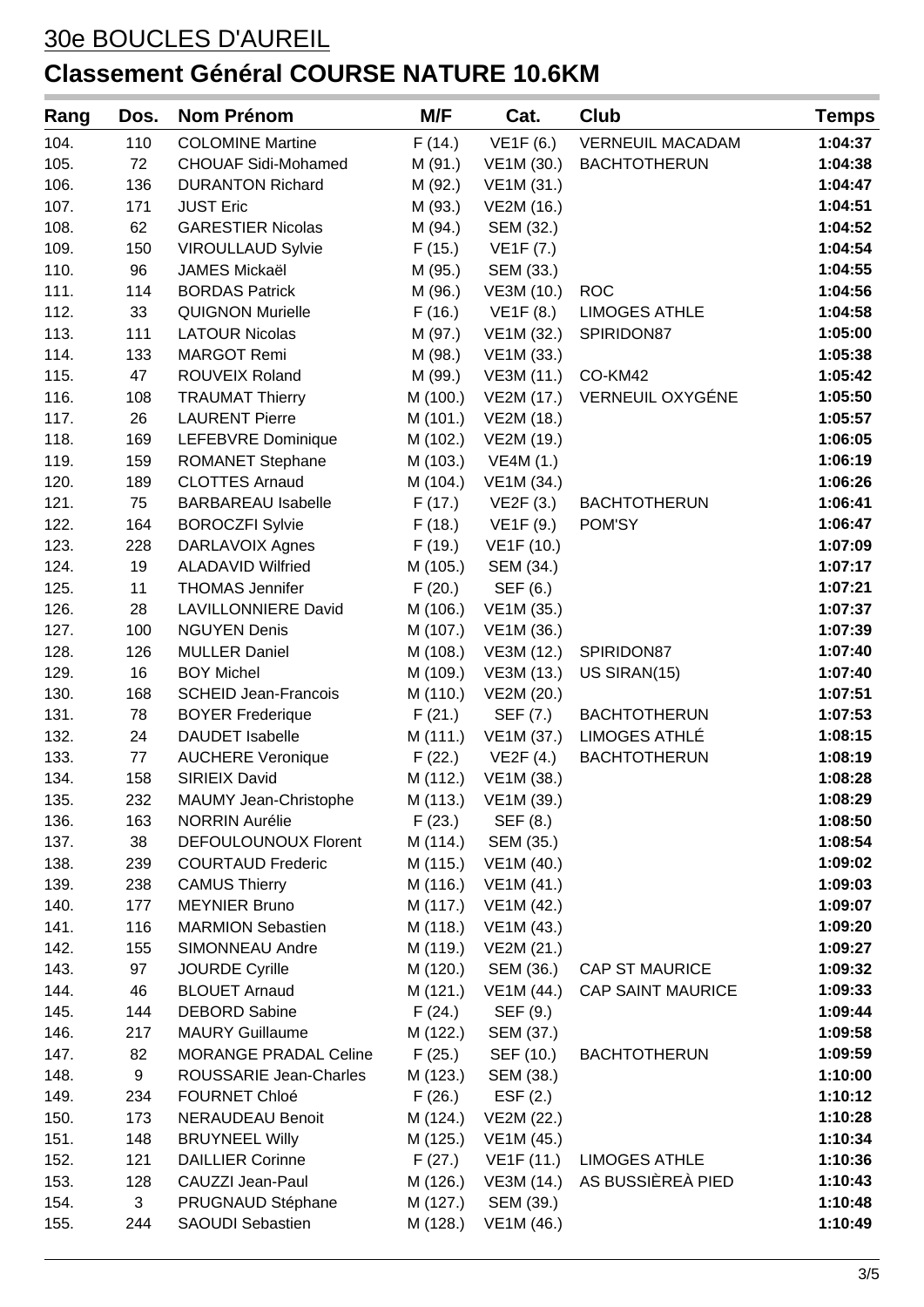| Rang | Dos.           | <b>Nom Prénom</b>             | M/F      | Cat.                 | Club                   | Temps   |
|------|----------------|-------------------------------|----------|----------------------|------------------------|---------|
| 156. | 88             | <b>BALESTRAT Christina</b>    | F(28.)   | VE1F (12.)           |                        | 1:10:54 |
| 157. | 10             | <b>BENATOUT Yolaine</b>       | F(29.)   | SEF (11.)            |                        | 1:11:15 |
| 158. | 32             | PEYROUTY Damien               | M (129.) | SEM (40.)            |                        | 1:11:21 |
| 159. | 138            | VILLECOSSE Lorenzo            | M (130.) | CAM (5.)             |                        | 1:11:23 |
| 160. | 86             | JAMILLOUX Julien              | M (131.) | SEM (41.)            |                        | 1:11:30 |
| 161. | 188            | <b>GAUMET Laurent</b>         | M (132.) | VE2M (23.)           |                        | 1:11:42 |
| 162. | 248            | <b>PRADAUD Laurence</b>       | F(30.)   | VE1F (13.)           |                        | 1:11:42 |
| 163. | 87             | <b>JAVELAUD Carole</b>        | F(31.)   | VE1F (14.)           |                        | 1:12:02 |
| 164. | 81             | <b>MEUNIER Laura</b>          | F(32.)   | SEF (12.)            | <b>BACHTOTHERUN</b>    | 1:12:03 |
| 165. | 167            | RIBEIRO José                  | M (133.) | VE4M (2.)            |                        | 1:12:29 |
| 166. | 218            | <b>MAZIERE Alain</b>          | M (134.) | VE3M (15.)           |                        | 1:13:28 |
| 167. | 80             | <b>FERMIGIER Myriam</b>       | F(33.)   | SEF (13.)            | <b>BACHTOTHERUN</b>    | 1:13:39 |
| 168. | 241            | <b>LEROY Marina</b>           | F(34.)   | SEF (14.)            |                        | 1:13:46 |
| 169. | 240            | <b>JOFFE Estelle</b>          | F(35.)   | SEF (15.)            |                        | 1:13:48 |
| 170. | 142            | <b>OTMANI Laurent</b>         | M (135.) | VE2M (24.)           |                        | 1:13:50 |
| 171. | 157            | <b>DEBAS Christophe</b>       | M (136.) | VE1M (47.)           |                        | 1:14:09 |
| 172. | 156            | <b>TRONCHE Christelle</b>     | F(36.)   | VE1F (15.)           |                        | 1:14:09 |
| 173. | 56             | <b>CLEMENT Patricia</b>       | F(37.)   | <b>VE2F (5.)</b>     | NOBLAT RUNNING EVASION | 1:14:17 |
| 174. | 112            | <b>COLLIN Michel</b>          | M (137.) | VE4M (3.)            | ASBP / SPIRIDON87      | 1:14:33 |
| 175. | $\overline{2}$ | <b>MANDON Stéphane</b>        | M (138.) | VE1M (48.)           |                        | 1:14:37 |
| 176. | 13             | <b>BOUDENON Alain</b>         | M (139.) | VE4M (4.)            | CO-KM42                | 1:15:02 |
| 177. | 14             | <b>SAVIGNAC Audrey</b>        | F(38.)   | SEF (16.)            |                        | 1:15:21 |
| 178. | 84             | <b>ROY Valerie</b>            | F(39.)   | VE1F (16.)           | <b>BACHTOTHERUN</b>    | 1:15:21 |
| 179. | 69             | <b>MONSOREZ Jacques</b>       | M (140.) | VE2M (25.)           | <b>BACHTOTHERUN</b>    | 1:16:38 |
| 180. | 170            | <b>GLANDUS Bernard</b>        | M (141.) | VE3M (16.)           |                        | 1:16:40 |
| 181. | 118            | <b>MORLA Shirley</b>          | F(40.)   | VE1F (17.)           |                        | 1:16:44 |
| 182. | 255            | PEYMIRAT Virginie             | F(41.)   | SEF (17.)            |                        | 1:16:44 |
| 183. | $\mathbf{1}$   | PHIALIP Sabine                | F(42.)   | VE1F (18.)           |                        | 1:16:44 |
| 184. | 206            | <b>LAVAUD Maude</b>           | F(43.)   | JUF (1.)             |                        | 1:16:48 |
| 185. | 94             | DEFOULOUNOUX Sophie           | F(44.)   | SEF (18.)            |                        | 1:16:48 |
| 186. | 103            | PELLETIER Rodolphe            | M (142.) | VE1M (49.)           |                        | 1:16:49 |
| 187. | 91             | COURCINOUX Marie-José         |          | $F(45.)$ VE3F $(1.)$ |                        | 1:17:16 |
| 188. | 105            | <b>SABATIER Nadine</b>        | F(46.)   | VE2F (6.)            |                        | 1:18:20 |
| 189. | 83             | <b>ROY Emma</b>               | F(47.)   | JUF (2.)             | <b>BACHTOTHERUN</b>    | 1:18:28 |
| 190. | 233            | <b>LAINE Béatrice</b>         | F(48.)   | VE1F (19.)           |                        | 1:18:41 |
| 191. | 141            | <b>DORISON Pascal</b>         | M (143.) | VE1M (50.)           | CAO                    | 1:18:47 |
| 192. | 117            | <b>DADAT Emilie</b>           | F(49.)   | SEF (19.)            |                        | 1:19:03 |
| 193. | 15             | <b>LAMBERT Sylviane</b>       | F(50.)   | VE2F (7.)            |                        | 1:20:17 |
| 194. | 45             | <b>FRANCENCOIS Sylvie</b>     | F(51.)   | VE2F (8.)            |                        | 1:20:26 |
| 195. | 98             | <b>MANAUD Gwenaelle</b>       | F(52.)   | SEF (20.)            |                        | 1:20:30 |
| 196. | 85             | <b>ZUMELLO Laure</b>          | F(53.)   | SEF (21.)            | <b>BACHTOTHERUN</b>    | 1:21:18 |
| 197. | 245            | <b>BOUTANT Annie</b>          | F(54.)   | VE2F (9.)            |                        | 1:21:29 |
| 198. | 175            | VILLEGER GOUMY Sonia          | F(55.)   | SEF (22.)            |                        | 1:22:10 |
| 199. | 119            | <b>SOZEAU Christiane</b>      | F(56.)   | VE3F(2.)             |                        | 1:22:30 |
| 200. | 120            | <b>SOZEAU Pierre</b>          | M (144.) | VE3M (17.)           |                        | 1:22:31 |
| 201. | 227            | <b>COIFFARO Beatrice</b>      | F(57.)   | SEF (23.)            |                        | 1:22:32 |
| 202. | 60             | <b>STIENNE-AMORY Séverine</b> | F(58.)   | SEF (24.)            | NOBLAT RUNNING EVASION | 1:22:59 |
| 203. | 54             | <b>TÊTE Perrine</b>           | F(59.)   | JUF (3.)             | VERNEUIL OXYGÈNE       | 1:23:00 |
| 204. | 219            | <b>RONEL Isabelle</b>         | F(60.)   | VE1F (20.)           |                        | 1:23:11 |
| 205. | 48             | <b>ROUVEIX Catherine</b>      | F(61.)   | VE2F (10.)           | CO-KM42                | 1:23:17 |
| 206. | 20             | <b>AUFORD Cécilia</b>         | F(62.)   | SEF (25.)            |                        | 1:23:26 |
| 207. | 165            | <b>MARTICHOU Sergei</b>       | M (145.) | VE4M (5.)            |                        | 1:23:47 |